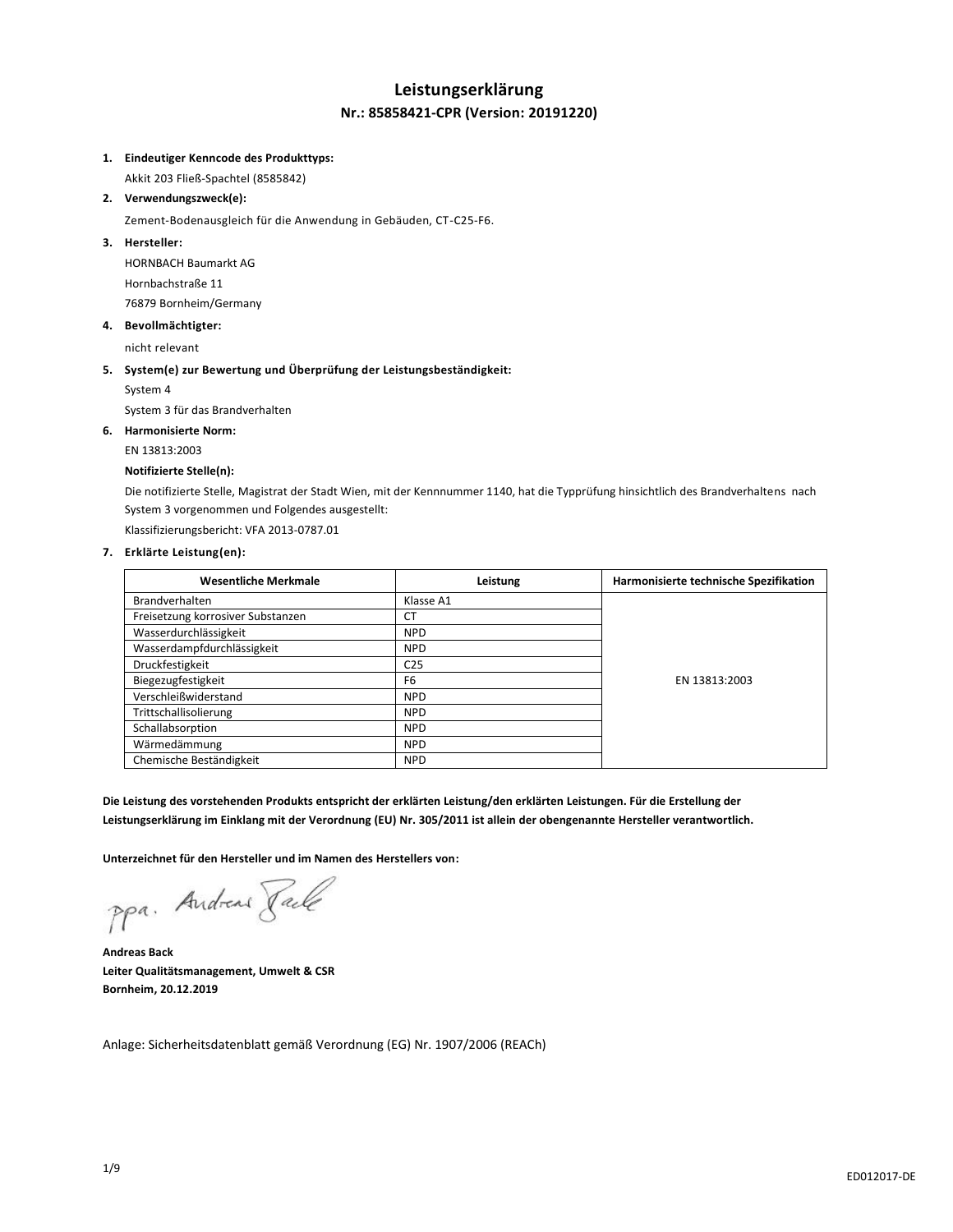# **Declaration of Performance**

**No 85858421-CPR (Version: 20191220)**

## **1. Unique identification code of the product-type:**

Akkit 203 Tile filler (8585842)

#### **2. Intended use/es:**

Cement floor compensation for use in indoor areas, CT-C25-F6.

### **3. Manufacturer:**

HORNBACH Baumarkt AG Hornbachstraße 11 76879 Bornheim/Germany

#### **4. Authorised representative:**

not relevant

#### **5. System/s of AVCP:**

System 4

System 3 for reaction to fire

## **6. Harmonised standard:**

EN 13813:2003

#### **Notified body/ies:**

The notified body, the Vienna City Magistrate, carrying identification number 1140, has performed the type test for reaction to fire following system 3 and issued the following:

classification report: VFA 2013-0787.01

## **7. Declared performance/s:**

| <b>Essential characteristics</b> | Performance     | Harmonised technical specification |
|----------------------------------|-----------------|------------------------------------|
| Reaction to fire                 | Class A1        |                                    |
| Release of corrosive substances  | СT              |                                    |
| Water permeability               | <b>NPD</b>      |                                    |
| Water vapour permeability        | <b>NPD</b>      |                                    |
| Compressive strength             | C <sub>25</sub> |                                    |
| Flexural tensile strength        | F <sub>6</sub>  | EN 13813:2003                      |
| Resistance to wear               | <b>NPD</b>      |                                    |
| Impact sound insulation          | <b>NPD</b>      |                                    |
| Sound absorption                 | <b>NPD</b>      |                                    |
| Thermal insulation               | <b>NPD</b>      |                                    |
| Chemical durability              | <b>NPD</b>      |                                    |

**The performance of the product identified above is in conformity with the set of declared performance/s. This declaration of performance is issued, in accordance with Regulation (EU) No 305/2011, under the sole responsibility of the manufacturer identified above.**

**Signed for and on behalf of the manufacturer by:**

ppa. Andreas Face

**Andreas Back Head of Quality Assurance, Environmental Issues & CSR At Bornheim on 20.12.2019**

Appendix: Material safety data sheet according to regulation (EG) no. 1907/2006 (REACh)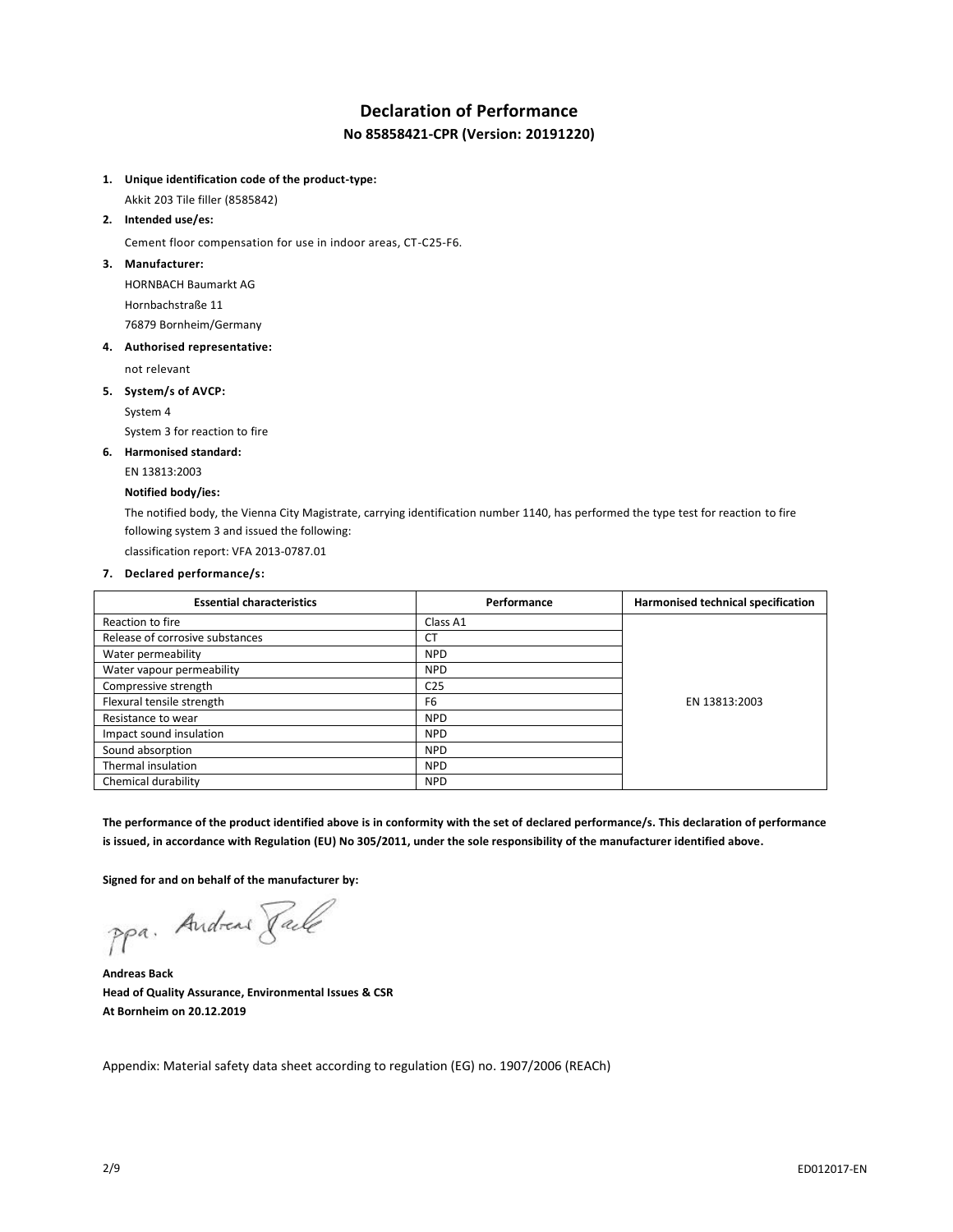## **Déclaration des Performances N <sup>o</sup> 85858421-CPR (Version 20191220)**

## **1. Code d'identification unique du produit type :**

Akkit 203 Enduit de ragréage fluide (8585842)

## **2. Usage(s) prévu(s) :**

Ragréage de sol en ciment pour utilisation à l'intérieur, CT-C25-F6.

## **3. Fabricant :**

HORNBACH Baumarkt AG Hornbachstraße 11 76879 Bornheim/Germany

#### **4. Mandataire :**

non pertinent

#### **5. Système(s) d'évaluation et de vérification de la constance des performances :**

Système 4

Système 3 pour le comportement au feu

## **6. Norme harmonisée :**

EN 13813:2003

## **Organisme(s) notifié(s) :**

L'institut agréé, Magistrat der Stadt Wien (Magistrat de la ville de Vienne), portant le numéro d'identification 1140, a effectué le contrôle de type concernant le comportement au feu selon le système 3 et a établi ce qui suit : rapport de classification : VFA 2013-0787.01

## **7. Performance(s) déclarées :**

| Caractéristiques essentielles       | Performance     | Spécifications techniques<br>harmonisées |
|-------------------------------------|-----------------|------------------------------------------|
| Comportement au feu                 | Classe A1       |                                          |
| Dégagement de substances corrosives | СT              |                                          |
| Perméabilité à l'eau                | <b>NPD</b>      |                                          |
| Perméabilité à la vapeur d'eau      | <b>NPD</b>      |                                          |
| Résistance à la compression         | C <sub>25</sub> |                                          |
| Résistance à la traction flexion    | F <sub>6</sub>  | EN 13813:2003                            |
| Résistance à l'usure                | <b>NPD</b>      |                                          |
| Isolation aux bruits d'impact       | <b>NPD</b>      |                                          |
| Absorption acoustique               | <b>NPD</b>      |                                          |
| Isolation thermique                 | <b>NPD</b>      |                                          |
| Résistance chimique                 | <b>NPD</b>      |                                          |

**Les performances du produit identifié ci-dessus sont conformes aux performances déclarées. Conformément au règlement (UE) n <sup>o</sup> 305/2011, la présente déclaration des performances est établie sous la seule responsabilité du fabricant mentionné ci-dessus.**

**Signé pour le fabricant et en son nom par :**

ppa. Andreas Paule

**Andreas Back Directeur Management de la qualité & CSR À Bornheim, le 20.12.2019**

Annexe : Fiche technique de sécurité conformément au Règlement (UE) n° 1907/2006 (REACh)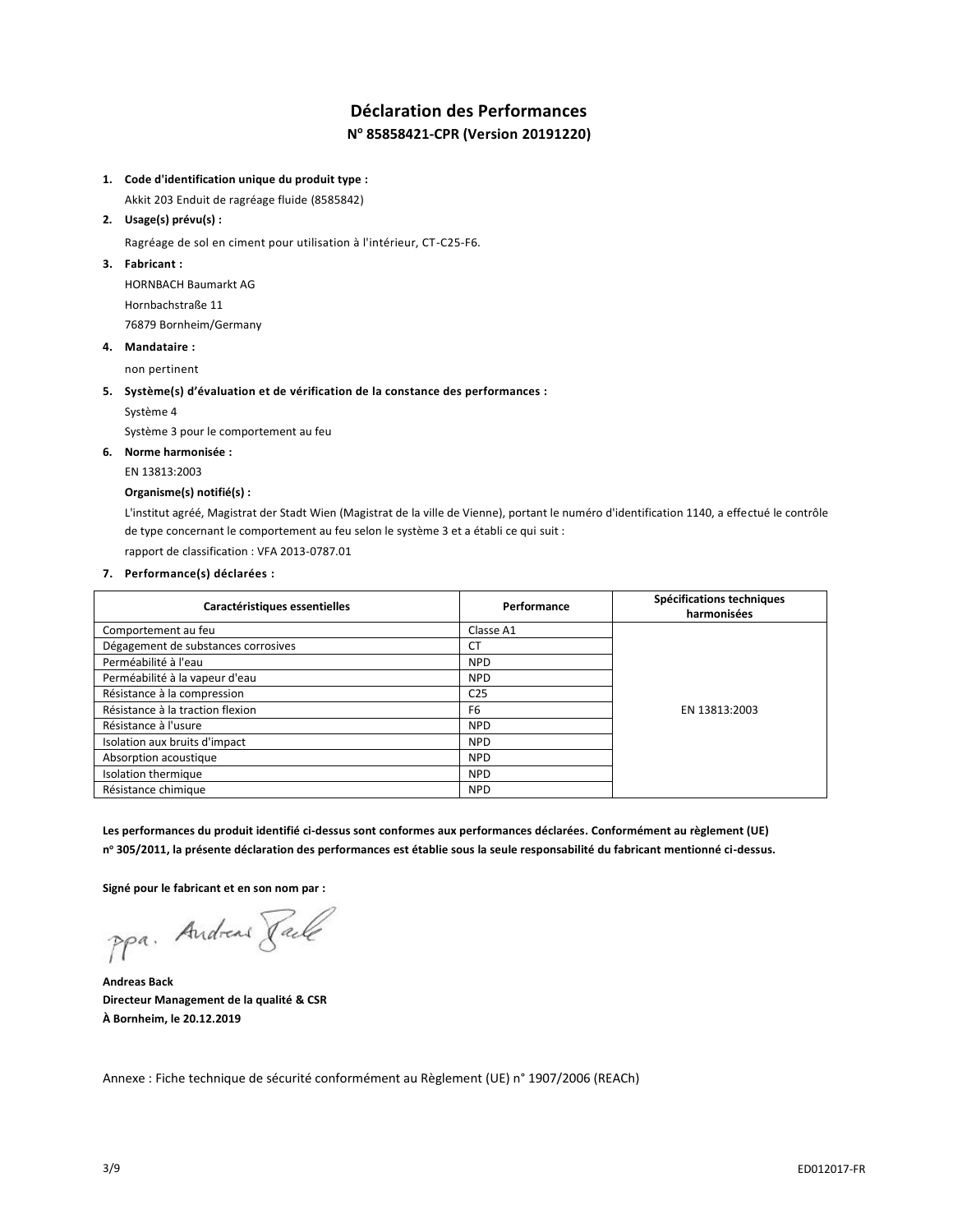## **Dichiarazione di Prestazione N. 85858421-CPR (Versione 20191220)**

## **1. Codice di identificazione unico del prodotto-tipo:**

Akkit 203 Massa di livellamento (8585842)

## **2. Usi previsti:**

Livellamento pavimentazione in cemento per l'applicazione in ambiente interno, CT-C25-F6.

#### **3. Fabbricante:**

HORNBACH Baumarkt AG Hornbachstraße 11 76879 Bornheim/Germany

#### **4. Mandatario:**

non rilevante

#### **5. Sistemi di VVCP:**

Sistema 4

Sistema 3 per il comportamento antincendio

#### **6. Norma armonizzata:**

EN 13813:2003

#### **Organismi notificati:**

L'ente di notifica, municipalità della città di Vienna, con il codice identificativo 1140 ha realizzato la prova di tipo per quanto riguarda il comportamento antincendio secondo il sistema 3 e il seguente:

rapporto di classificazione: VFA 2013-0787.01

## **7. Prestazioni dichiarate:**

| Caratteristiche essenziali             | Prestazioni     | Specifiche tecniche armonizzate |
|----------------------------------------|-----------------|---------------------------------|
| Reazione al fuoco                      | Classe A1       |                                 |
| Rilascio di sostanze corrosive         | CT              |                                 |
| Permeabilità                           | <b>NPD</b>      |                                 |
| Permeabilità al vapore acqueo          | <b>NPD</b>      |                                 |
| Resistenza alla compressione           | C <sub>25</sub> |                                 |
| Resistenza alla trazione per flessione | F <sub>6</sub>  | EN 13813:2003                   |
| Resistenza all'usura                   | <b>NPD</b>      |                                 |
| Isolamento acustico dei pavimenti      | <b>NPD</b>      |                                 |
| Assorbimento sonoro                    | <b>NPD</b>      |                                 |
| Isolamento termico                     | <b>NPD</b>      |                                 |
| Resistenza chimica                     | <b>NPD</b>      |                                 |

**La prestazione del prodotto sopra identificato è conforme all'insieme delle prestazioni dichiarate. La presente dichiarazione di responsabilità viene emessa, in conformità al regolamento (UE) n. 305/2011, sotto la sola responsabilità del fabbricante sopra identificato.**

**Firmato a nome e per conto del fabbricante da:**

ppa. Andreas Faile

**Andreas Back Responsabile Qualità & CSR In Bornheim addì 20.12.2019**

Allegato: Scheda di dati in materia di sicurezza conformemente al regolamento (CE) n. 1907/2006 (REACh)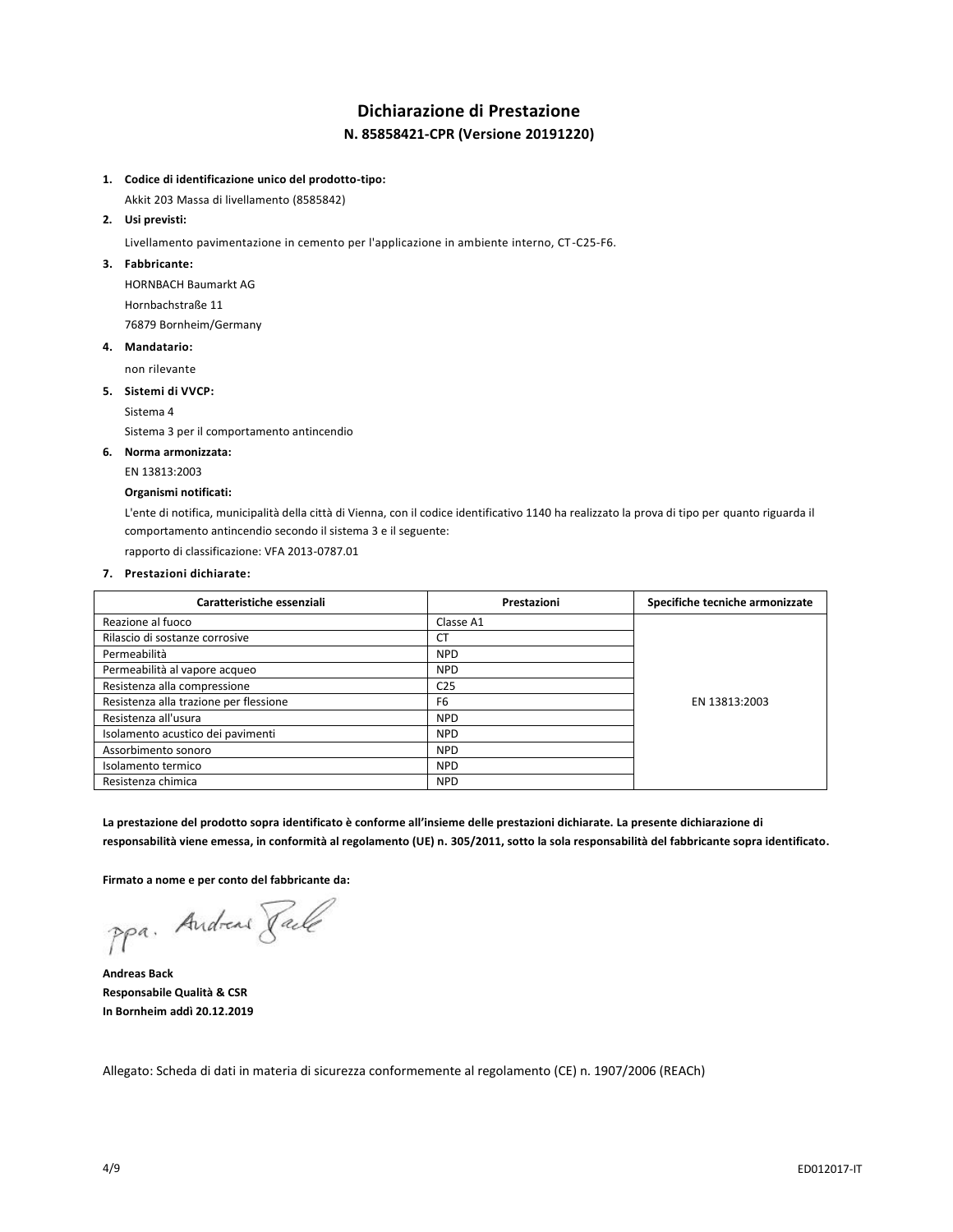## **Prestatieverklaring Nr. 85858421-CPR (Versie 20191220)**

## **1. Unieke identificatiecode van het producttype:**

Akkit 203 Vloeibare plamuur (8585842)

#### **2. Beoogd(e) gebruik(en):**

Cement-vloeregalisatie voor toepassing binnenhuis, CT-C25-F6.

### **3. Fabrikant:**

HORNBACH Baumarkt AG Hornbachstraße 11 76879 Bornheim/Germany

#### **4. Gemachtigde:**

niet relevant

#### **5. Het system of de systemen voor de beoordeling en verificatie van de prestatiebestendigheid:**

Systeem 4

Systeem 3 voor het brandgedrag

## **6. Geharmoniseerde norm:**

EN 13813:2003

#### **Aangemelde instantie(s):**

De aangemelde instantie, de Magistrat der Stadt Wien, met het identificatienummer 1140 heeft de typetest aangaande het brandgedrag volgens het systeem 3 uitgevoerd en het volgende verstrekt:

classificatie rapport: VFA 2013-0787.01

## **7. Aangegeven prestatie(s):**

| Essentiële kenmerken                 | Vermogen        | Geharmoniseerde technische specificatie |
|--------------------------------------|-----------------|-----------------------------------------|
| Brandgedrag                          | Klasse A1       |                                         |
| Vrijkomen van corrosieve substanties | <b>CT</b>       |                                         |
| Waterdoorlaatbaarheid                | <b>NPD</b>      |                                         |
| Waterdampdoorlaatbaarheid            | <b>NPD</b>      |                                         |
| Drukvastheid                         | C <sub>25</sub> |                                         |
| Buigtreksterkte                      | F <sub>6</sub>  | EN 13813:2003                           |
| Slijtageweerstand                    | <b>NPD</b>      |                                         |
| Contactgeluidsisolatie               | <b>NPD</b>      |                                         |
| Geluidsabsorptie                     | <b>NPD</b>      |                                         |
| Warmte-isolatie                      | <b>NPD</b>      |                                         |
| Chemische bestendigheid              | <b>NPD</b>      |                                         |

**De prestaties van het hierboven omschreven product zijn conform de aangegeven prestaties. Deze prestatieverklaring wordt in overeenstemming met Verordening (EU) nr. 305/2011 onder de exclusieve verantwoordelijkheid van de hierboven vermelde fabrikant verstrekt.**

**Ondertekend voor en namens de fabrikant door:**

ppa. Andreas Pale

**Andreas Back hoofd Kwaliteitsmanagement & CSR Te Bornheim op 20.12.2019**

Bijlage: Veiligheidsinformatieblad volgens de verordening (EG) nr. 1907/2006 (REACh)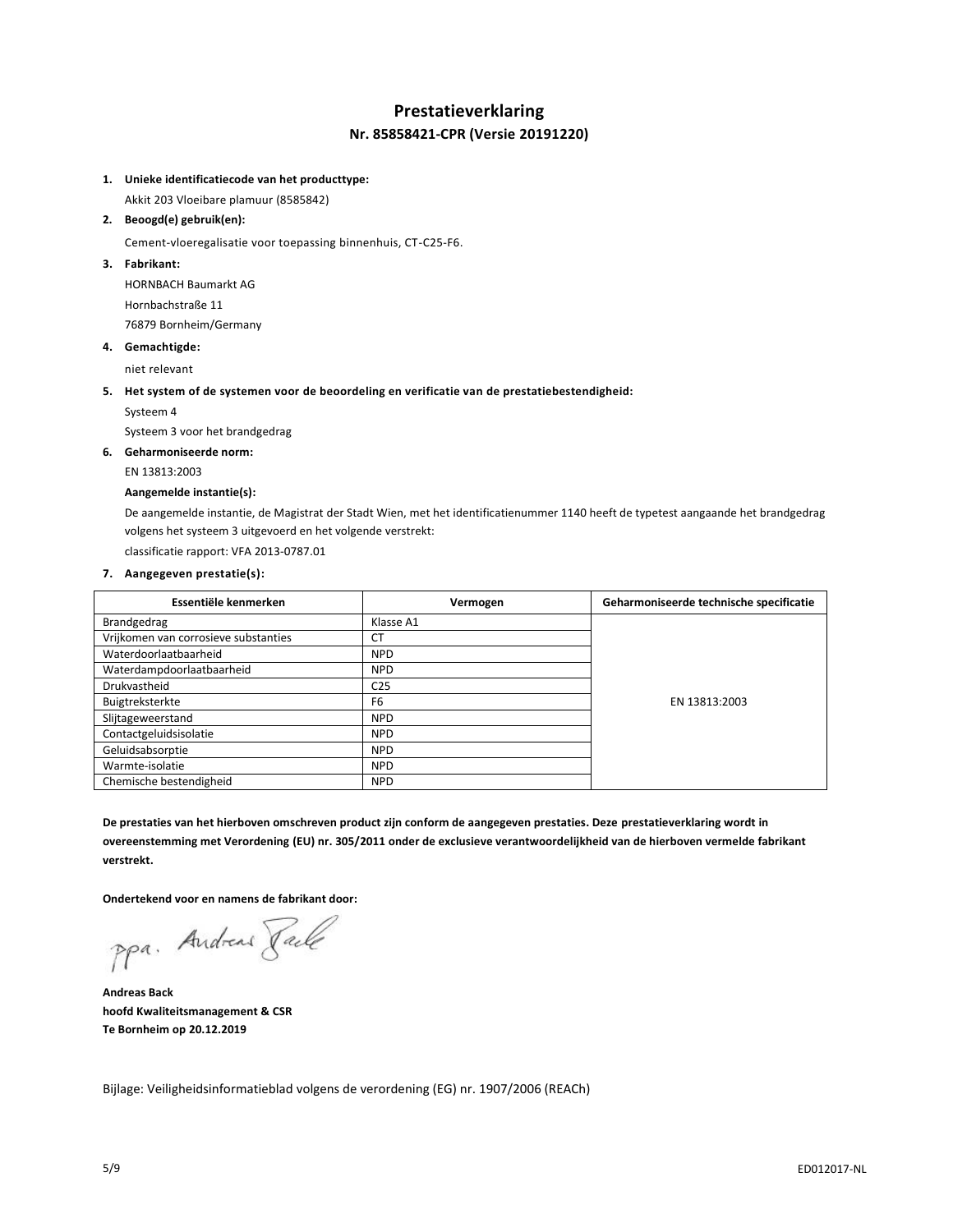## **Prestandadeklaration**

## **Nr 85858421-CPR (Version 20191220)**

#### **1. Produkttypens unika identifikationskod:**

Akkit 203 Flytspackel (8585842)

**2. Avsedd användning/avsedda användningar:**

Cement-golvutjämning för användning inomhus, CT-C25-F6.

**3. Tillverkare:**

HORNBACH Baumarkt AG Hornbachstraße 11 76879 Bornheim/Germany

#### **4. Tillverkarens representant:**

ej relevant

#### **5. System för bedömning och fortlöpande kontroll av prestanda:**

System 4

System 3 för förhållningssätt vid brand

## **6. Harmoniserad standard:**

EN 13813:2003

#### **Anmält/anmälda organ:**

Det officiella certifieringsorganet, kommunalförvaltningen för staden Wien, med ID-nummer 1140 har utfört typprovningen för förhållningssätt vid brand enligt system 3 och har utställt följande: klassificeringsrapport: VFA 2013-0787.01

**7. Angiven prestanda:**

| Väsentliga kännetecken             | Prestanda       | Harmoniserad teknisk specifikation |
|------------------------------------|-----------------|------------------------------------|
| Förhållningssätt vid brand         | Klass A1        |                                    |
| Frigörande av korrosiva substanser | <b>CT</b>       |                                    |
| Vattengenomsläpplighet             | <b>NPD</b>      |                                    |
| Ånggenomsläpplighet                | <b>NPD</b>      |                                    |
| Tryckhållfasthet                   | C <sub>25</sub> | EN 13813:2003                      |
| Böjdraghållfasthet                 | F <sub>6</sub>  |                                    |
| Slitmotstånd                       | <b>NPD</b>      |                                    |
| Stegljudisolering                  | <b>NPD</b>      |                                    |
| Ljudabsorption                     | <b>NPD</b>      |                                    |
| Värmeisolering                     | <b>NPD</b>      |                                    |
| kemisk beständighet                | <b>NPD</b>      |                                    |

**Prestandan för ovanstående produkt överensstämmer med den angivna prestandan. Denna prestandadeklaration har utfärdats i enlighet med förordning (EU) nr 305/2011 på eget ansvar av den tillverkare som anges ovan.**

**Undertecknad på tillverkarens vägnar av:**

ppa. Andreas Paule

**Andreas Back ledare för kvalitetsmanagement & CSR Bornheim den 20.12.2019**

Bilaga: Säkerhetsdatablad enligt förordning (EG) nr 1907/2006 (REACh)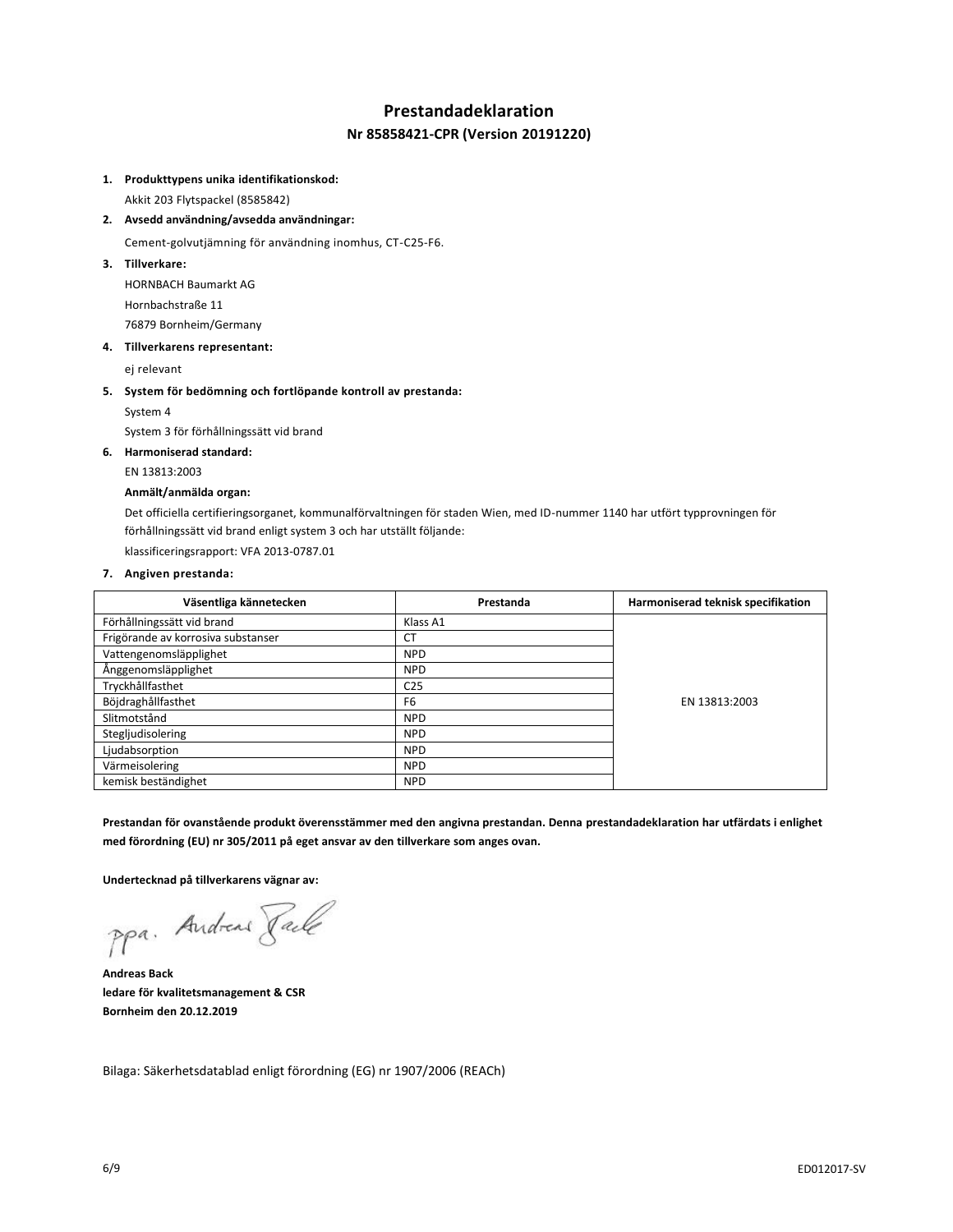## **Prohlášení o Vlastnostech č. 85858421-CPR (Verze 20191220)**

#### **1. Jedinečný identifikační kód typu výrobku:**

Akkit 203 Tekutá stěrková hmota (8585842)

#### **2. Zamýšlené/zamýšlená použití:**

Cementová vyrovnávací hmota pro použití ve vnitřním prostoru, CT-C25-F6.

**3. Výrobce:**

HORNBACH Baumarkt AG Hornbachstraße 11 76879 Bornheim/Germany

#### **4. Zplnomocněný zástupce:**

irelevantní

## **5. Systém/systémy POSV:**

Systém 4

Systém 3 pro požární vlastnosti

## **6. Harmonizovaná norma:**

EN 13813:2003

## **Oznámený subjekt/oznámené subjekty:**

Notifikované místo, magistrát města Vídeň, s identifikačním číslem 1140 provedlo typovou zkoušku z hlediska požárních vlastností podle systému 3 a vystavilo následující:

klasifikační zpráva: VFA 2013-0787.01

## **7. Deklarovaná vlastnost/Deklarované vlastnosti:**

| Podstatné vlastnosti         | Výkon           | Harmonizovaná technická specifikace |
|------------------------------|-----------------|-------------------------------------|
| Požární vlastnosti           | Třída A1        |                                     |
| Uvolňování korozivních látek | <b>CT</b>       |                                     |
| Propustnost pro vodu         | <b>NPD</b>      |                                     |
| Propustnost vodních par      | <b>NPD</b>      |                                     |
| Peynost y tlaku              | C <sub>25</sub> |                                     |
| Pevnost v tahu za ohybu      | F <sub>6</sub>  | EN 13813:2003                       |
| Odolnost proti opotřebení    | <b>NPD</b>      |                                     |
| Kročejová neprůzvučnost      | <b>NPD</b>      |                                     |
| Zvuková pohltivost           | <b>NPD</b>      |                                     |
| Tepelná izolace              | <b>NPD</b>      |                                     |
| Chemická odolnost            | <b>NPD</b>      |                                     |

**Vlastnosti výše uvedeného výrobku jsou ve shodě se souborem deklarovaných vlastností. Toto prohlášení o vlastnostech se v souladu s nařízením (EU) č. 305/2011 vydává na výhradní odpovědnost výrobce uvedeného výše.**

**Podepsáno za výrobce a jeho jménem:**

ppa. Andreas Face

**Andreas Back vedoucí oddělení kvality & CSR V Bornheim dne 20.12.2019**

Příloha: Bezpečnostní datový list podle vyhlášky (ES) č. 1907/2006 (REACh)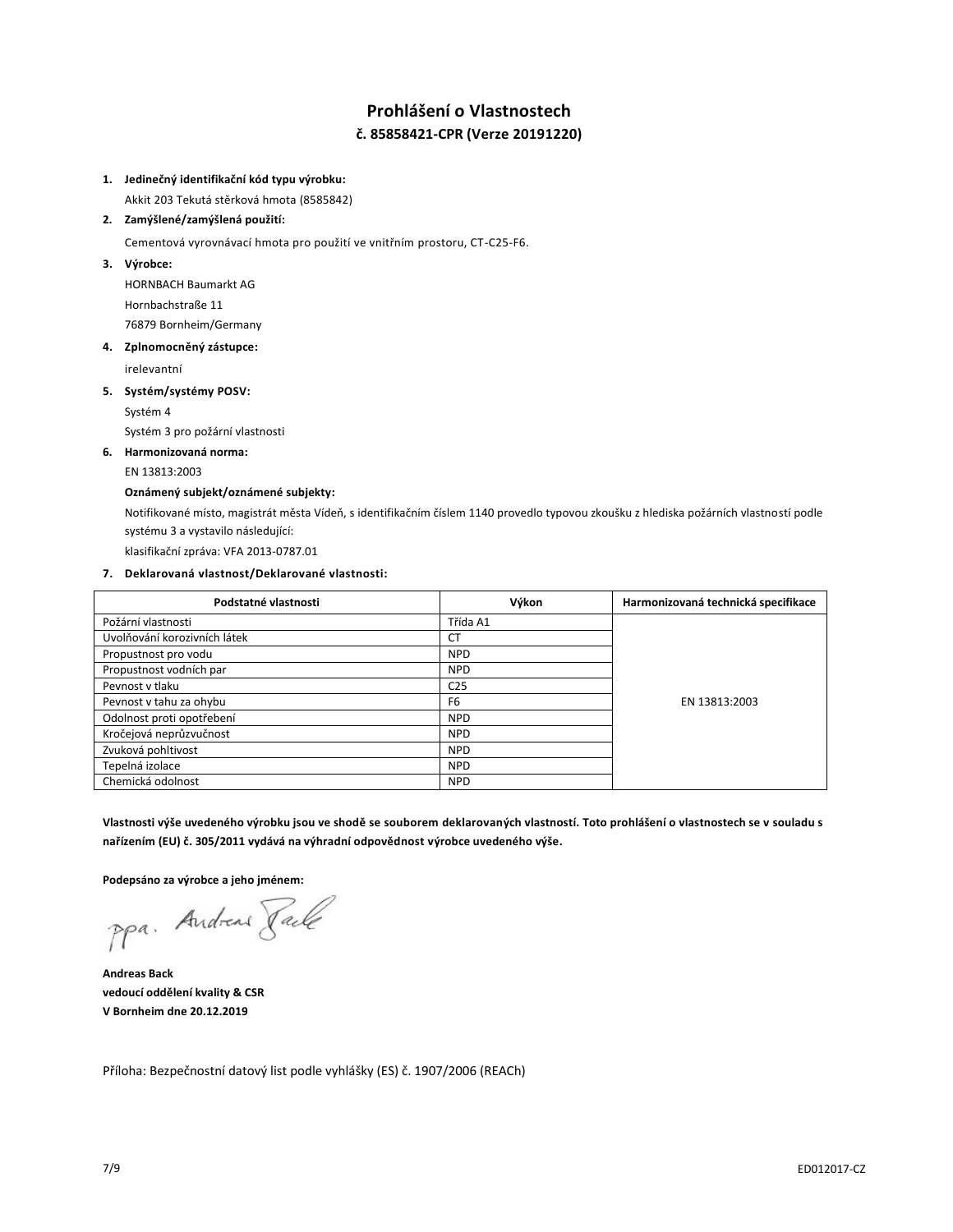## **Vyhlásenie o Parametroch č. 85858421-CPR (Verzia 20191220)**

## **1. Jedinečný identifikačný kód typu výrobku:**

Akkit 203 Špachtľa na dlaždičky (8585842)

### **2. Zamýšľané použitie/použitia:**

Vyrovnanie cementovej podlahy na používanie v interiéri, CT-C25-F6.

**3. Výrobca:**

HORNBACH Baumarkt AG Hornbachstraße 11 76879 Bornheim/Germany

#### **4. Splnomocnený zástupca:**

irelevantný

#### **5. Systém(-y) posudzovania a overovania nemennosti parametrov:**

Systém 4

Systém 3 pre správanie sa pri požiari

## **6. Harmonizovaná norma:**

EN 13813:2003

## **Notifikovaný(-é) subjekt(-y):**

Notifikačné miesto, magistrát mesta Viedeň, s identifikačným číslom 1140 vykonalo skúšku typu s ohľadom na správanie sa pri požiari podľa systému 3 a vydalo nasledovné:

klasifikačná správa: VFA 2013-0787.01

## **7. Deklarované parametre:**

| Podstatné znaky                  | Výkon           | Harmonizované technické špecifikácie |
|----------------------------------|-----------------|--------------------------------------|
| Správanie sa pri požiari         | Trieda A1       |                                      |
| Únik látok spôsobujúcich koróziu | <b>CT</b>       |                                      |
| Priepustnosť vody                | <b>NPD</b>      |                                      |
| Priepustnosť vodnej pary         | <b>NPD</b>      |                                      |
| Odolnosť proti tlaku             | C <sub>25</sub> |                                      |
| Pevnosť v ohybe                  | F <sub>6</sub>  | EN 13813:2003                        |
| Odolnosť proti opotrebeniu       | <b>NPD</b>      |                                      |
| Izolácia proti hluku krokov      | <b>NPD</b>      |                                      |
| Absorpcia hluku                  | <b>NPD</b>      |                                      |
| Timenie tepla                    | <b>NPD</b>      |                                      |
| chemická odolnosť                | <b>NPD</b>      |                                      |

**Uvedené parametre výrobku sú v zhode so súborom deklarovaných parametrov. Toto vyhlásenie o parametroch sa v súlade s nariadením (EU) č. 305/2011 vydáva na výhradnú zodpovednosť uvedeného výrobcu.**

**Podpísal(-a) za a v mene výrobcu:**

ppa. Andreas Face

**Andreas Back vedúci manažmentu kvality & CSR V Bornheim dňa 20.12.2019**

Príloha: Bezpečnostný dátový list podľa vyhlášky (EÚ) č. 1907/2006 (REACh)